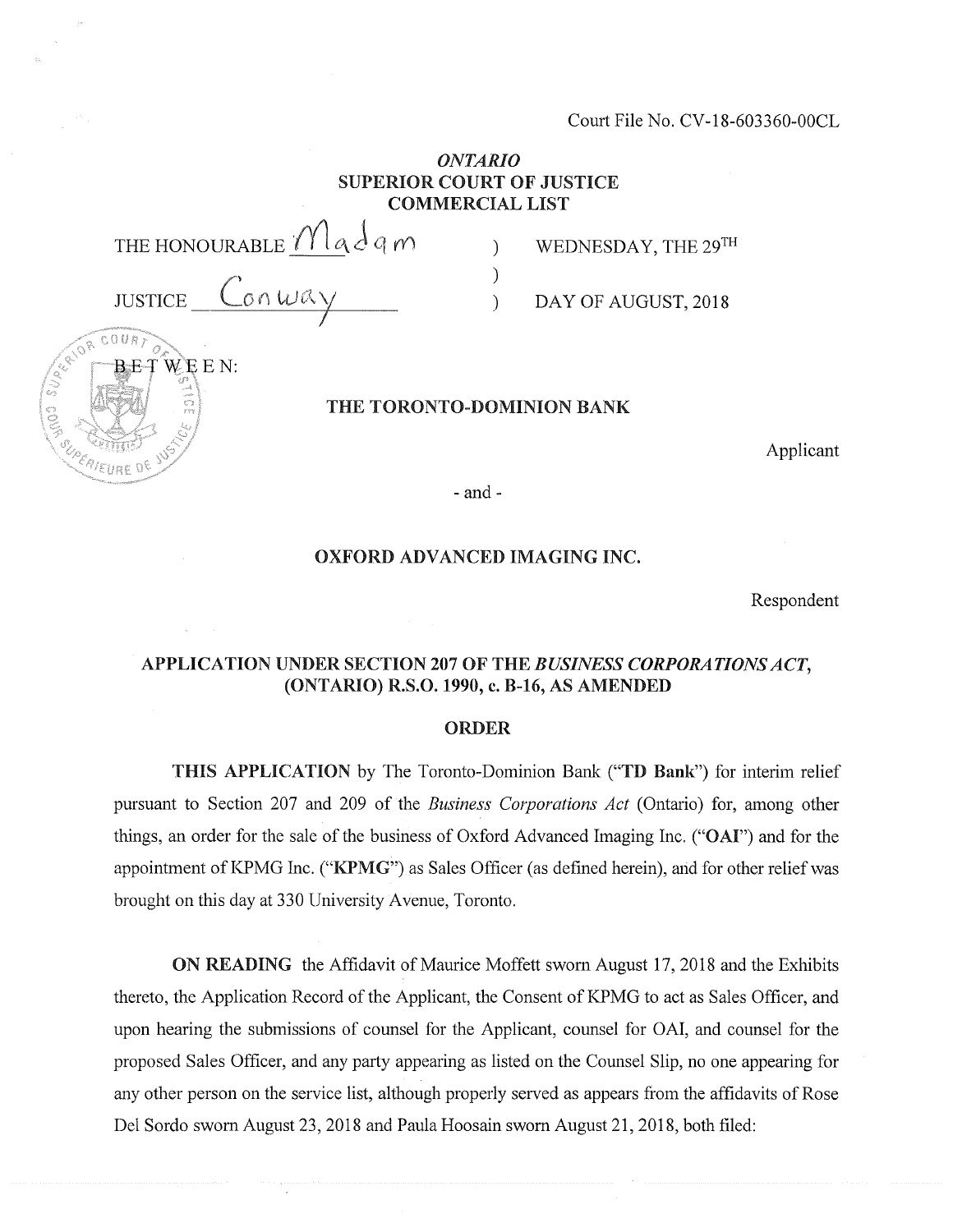### **APPOINTMENT OF SALES OFFICER**

**1. THIS COURT ORDERS** that KPMG is hereby appointed as the sales officer **("Sales Officer")** to carry out a process (the **"Sale Process")** for the sale of the assets and business of OAI (collectively, the **"Property").**

2. **THIS COURT ORDERS** that the Sales Officer is not and shall not be deemed to be a receiver as defined in the *Bankruptcy and Insolvency Act,* R.S.C. 1985, c. B-3, as amended (the "BIA"), and shall not be required to provide notice of its appointment or any statement or reports in accordance with sections 245 and 246 of the BIA.

#### **SALES OFFICER'S POWERS**

3. **THIS COURT ORDERS** that the Sales Officer is hereby empowered and authorized, but not obligated, to act at once in respect of the sale of the Property and, without in any way limiting the generality of the foregoing, the Sales Officer is hereby expressly empowered and authorized to do any of the following where the Sales Officer considers it necessary or desirable:

(a) to review and monitor the cash receipts and disbursements of OAI;

(b) to market any or all of the Property including soliciting offers in respect of the Property or any part or parts thereof and negotiating such terms and conditions of sale as the Sales Officer in its sole discretion may deem appropriate;

(c) to enter into one or more sales agreements on behalf of OAI for all or any part of the Property, subject to Court approval;

(d) to engage consultants, appraisers, agents, brokers, experts, auditors, accountants, managers, counsel, tax advisors, and such other persons from time to time and on whatever basis, including on a temporary basis;

(e) to apply for any vesting order or other orders necessary to convey the Property or any part or parts thereof to a purchaser or purchasers thereof, free and clear of any liens or encumbrances affecting such Property;

(f) to receive the proceeds of any sale of the Property and, subject to further orders of this Court, to distribute the proceeds of any sale of the Property or any part or parts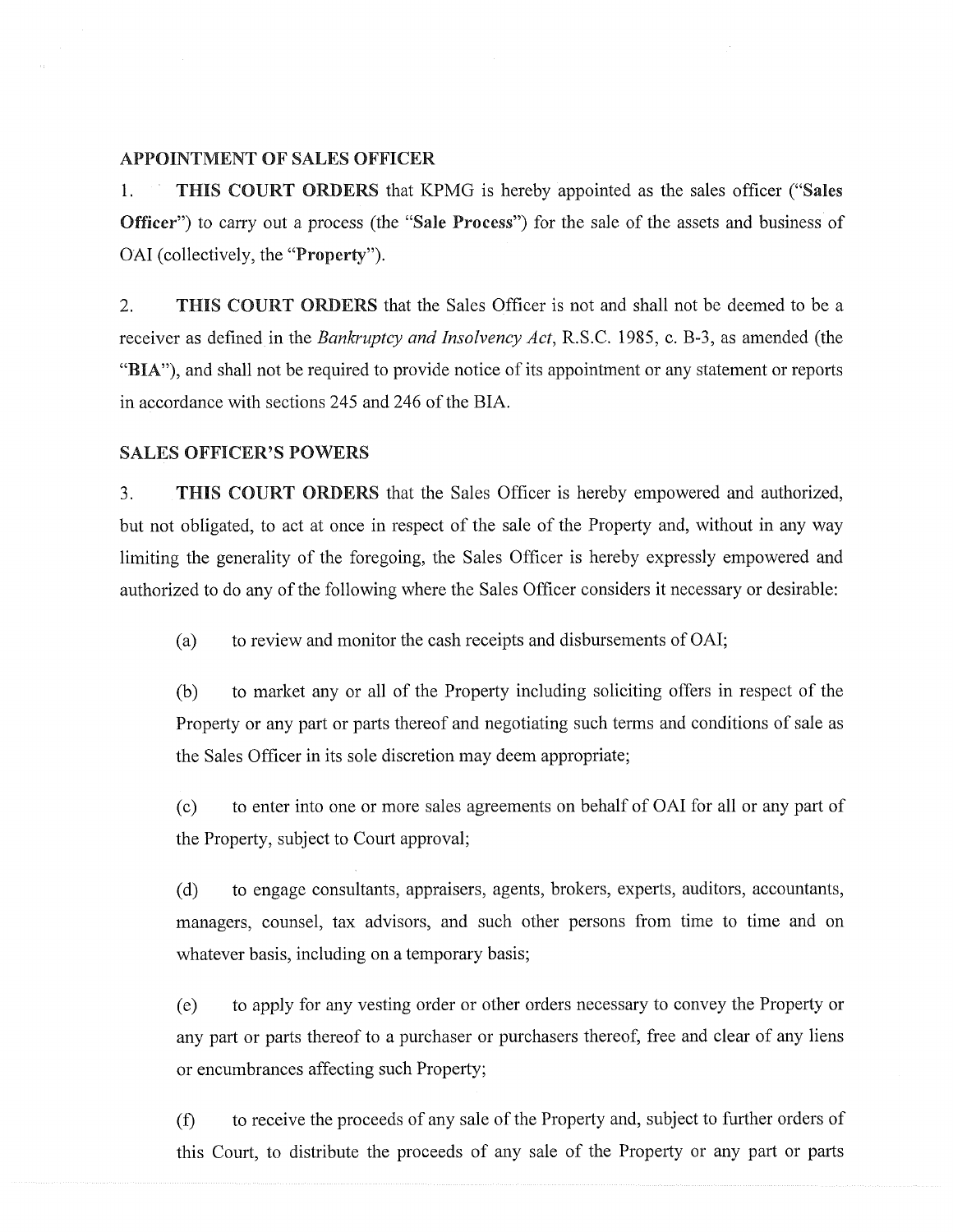thereof to secured creditors, including TD Bank and ECN Financial Inc. **("ECN"),** as to the priority of secured creditors' security and subject to any inter-creditor or priority agreements as may exist between them;

(g) to take any steps reasonably incidental to the exercise of these powers or the performance of any statutory obligations;

(h) to engage with, meet, communicate and consult with representatives of the Ministry of Flealth and Long Term Care (the **"Ministry"),** independently from OAI or other affected parties, with respect to all matters concerning or relating to License Numbers 5094573, 6991291 and 0092384 (collectively, the **"Licenses"),** including but not limited to the maintenance of the good standing of the Licenses and the proposed transfer of the Licenses in the course of the Sale Process, and neither the Sales Officer nor the Ministry shall be subject to any liability as a result of such discussions or consultations;

(i) to independently report to, meet with and discuss with each of TD Bank, ECN and the shareholders of OAI (collectively, the **"Shareholders")** on a regular basis as the Sales Officer deems appropriate (and in its sole discretion) in order to keep these parties regularly informed on all matters relating to the Sale Process and to the projected and actual cash flows of OAI, subject to such term as to confidentiality as the Sales Officer deems advisable; provided, however, the Sales Officer shall not be required to follow any recommendations of TD Bank, ECN or of any Shareholder;

(j) to apply to Court to seek advice and direction with respect to any of the Sales Officer's powers or duties as set out in this Order;

(k) be at liberty to engage independent legal counsel or such other persons as the Sales Officer deems necessary or advisable respecting the exercise of its powers and performance of its obligations under this Order; and

(l) perform such other duties as are required by this Order or by this Court from time to time;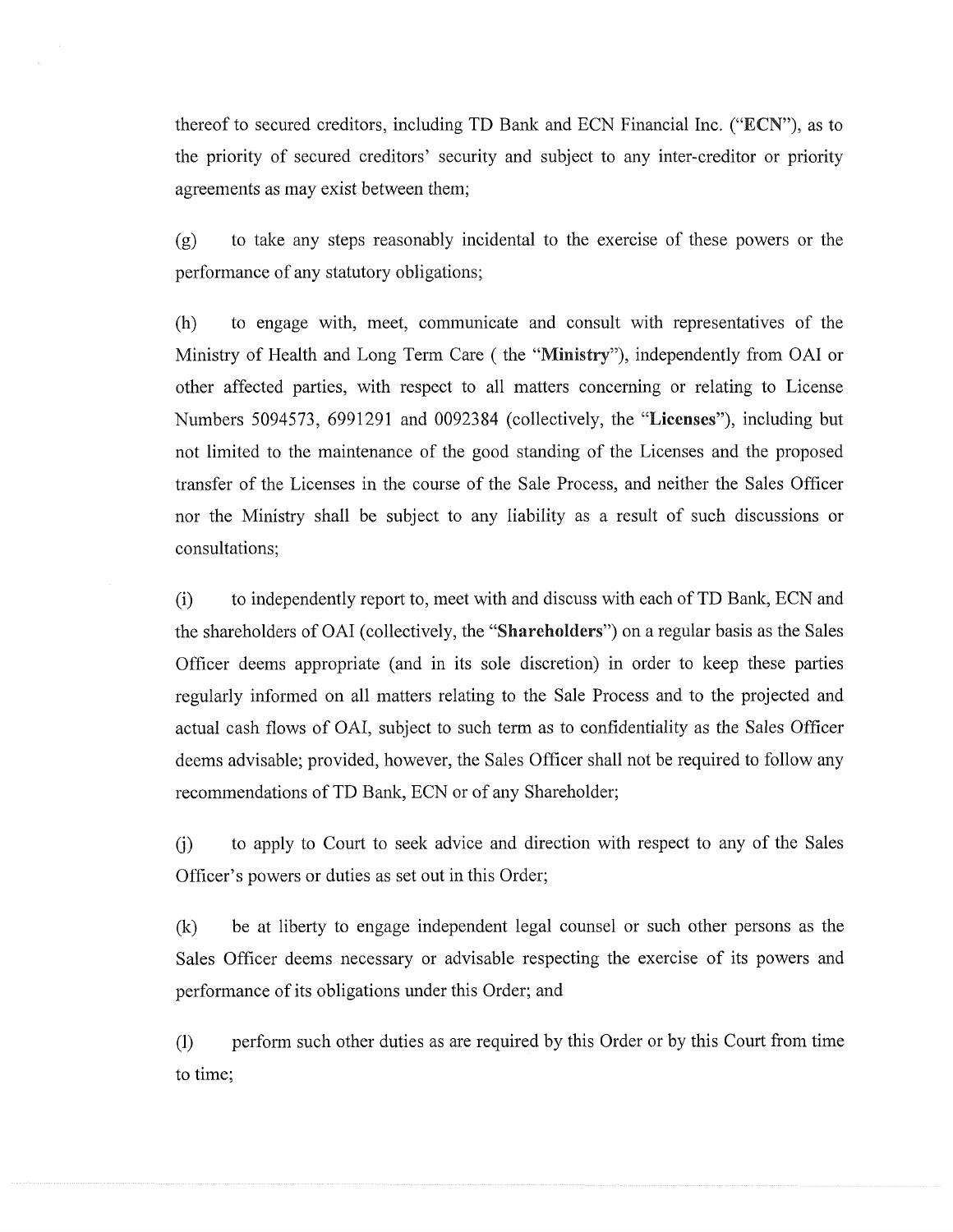and in each case where the Sales Officer takes any such actions or steps, it shall be exclusively authorized and empowered to do so, to the exclusion of all other Persons (as defined below), including OAI and the Shareholders, and without interference from any other Person.

4. **THIS COURT ORDERS** that the Sales Officer shall not take possession ofthe Property and shall take no part whatsoever in the management or supervision of the management of the business of OAI (the **"Business")** and shall not, by fulfilling its obligations hereunder, be deemed to have taken or maintained possession or control of the Business or Property, or any part thereof.

5. **THIS COURT ORDERS** that nothing in this Order shall be construed as resulting in the Sales Officer being an officer, director, employer, successor employer, responsible person or operator within the meaning of any statute, regulation or rule of law, or equity for any purpose whatsoever.

6. **THIS COURT ORDERS** that the Sales Officer shall not have any liability with respect to any losses, claims, damages or liabilities, of any nature or kind, to any Person from and after the date of this Order except to the extent such losses, claims, damages or liabilities result from the gross negligence or wilful misconduct on the part of the Sales Officer.

### **SALE PROCESS**

7. **THIS COURT ORDERS** that the Sales Officer is hereby authorized and directed to carry out a Sale Process for the Property in accordance with the steps and timelines as described in **Schedule "A"** attached hereto. Any amendment to or extension of the timelines shall require the written approval of TD Bank and ECN or an order of the Court.

8. **THIS COURT ORDERS** that nothing in this Order shall prevent or limit the right of any Shareholder from bidding or making offers to purchase the Property in accordance with the terms of the Sale Process.

### **DUTY TO PROVIDE ACCESS AND CO-OPERATION TO THE SALES OFFICER**

9. **THIS COURT ORDERS** that the Sales Officer shall have unfettered access to any Property, information or Records (defined below) of OAI as the Sales Officer shall request in its unfettered discretion for the purpose of fulfilling its duties under this Order.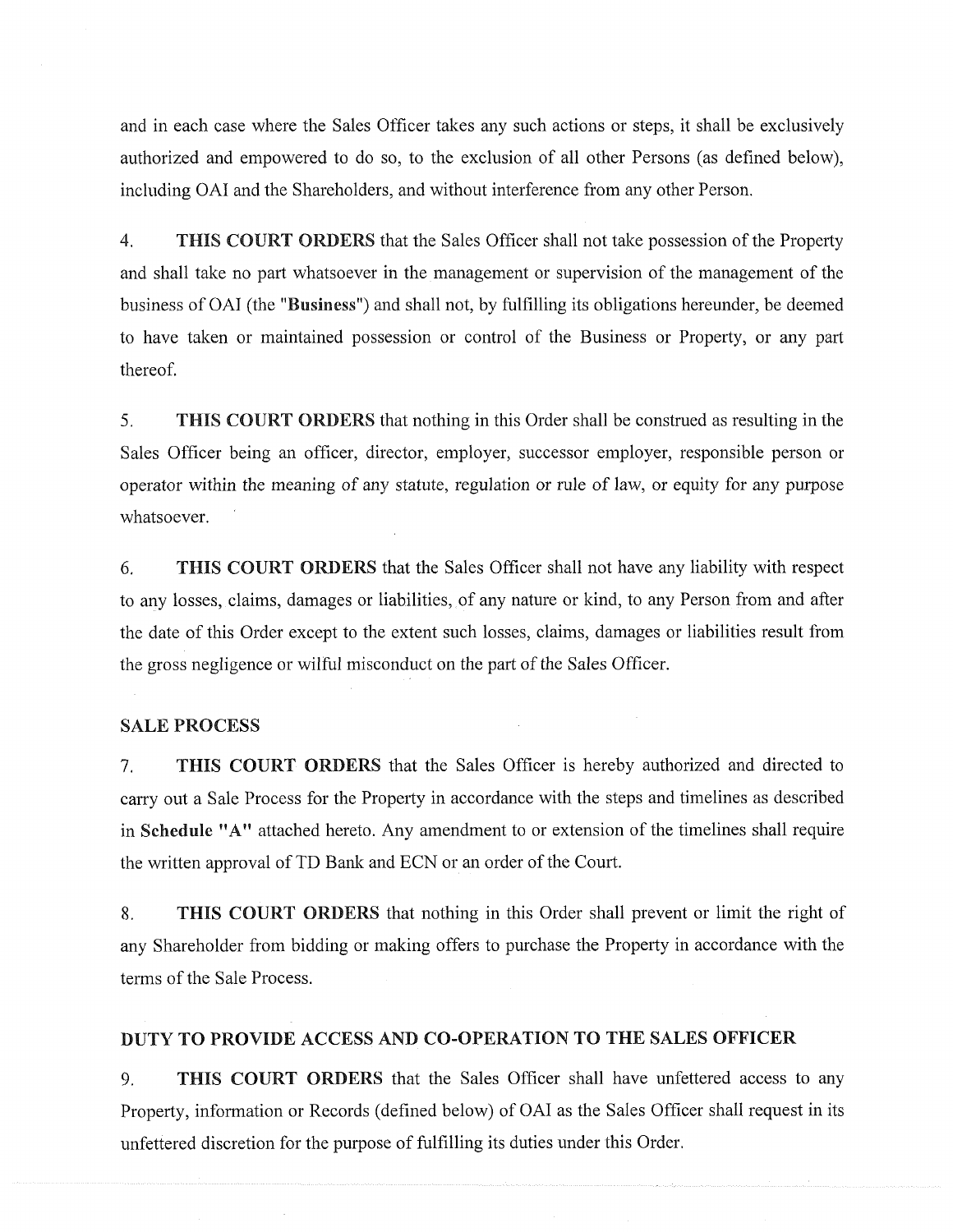10. **THIS COURT ORDERS** that (i) OAI, (ii) all of its current and former directors, officers, employees, agents, accountants, legal counsel and shareholders, and all other persons acting on its instructions or behalf, and (iii) all other individuals, firms, corporations, governmental bodies or agencies, or other entities having notice of this Order (all of the foregoing, collectively, being **"Persons"** and each being a **"Person")** shall forthwith grant immediate and continued access to the Property and full and complete access to the books and records including information regarding the Business, the Property and any transactions with OAI to the Sales Officer to the extent required to perform its duties arising under this Order.

11. **THS COURT ORDERS** that upon the Sales Officer's request, the Ministry is hereby authorized and requested to provide to the Sales Officer all information and Records (as defined herein) relating to all dealings between OAI and the Ministry, including, without limitation, all matters relating to the Licenses and any existing or previous applications or requests for any transfer of the Licenses. Notwithstanding any other term in this Order, any request for Records or information from the Ministry shall be subject to the operation of applicable legislation, including the *Personal Health Information Protection Act,* 2004, S.O. 2004, c 3, Sch A, and the common law. In the event that the Sales Officer makes a request for Records or information, the Ministry is entitled to notify the Sales Officer that it opposes the request and to seek directions from this Court in respect of same, unless otherwise agreed between the Ministry and the Sales Officer with respect to the disclosure of such Records or information.

12. **THIS COURT ORDERS** that upon the Sales Officer's request, all Persons shall provide to the Sales Officer, or permit the Sales Officer, to make, retain and take away copies of any books, documents, securities, contracts, orders, corporate and accounting records, and any other papers, records and information of any kind related to the Business or affairs of OAI, and any computer programs, computer tapes, computer disks, or other data storage media containing any such information (the foregoing, collectively, the **"Records")** in that Person's possession or control and grant to the Sales Officer unfettered access to and use of accounting, computer, software and physical facilities relating thereto, provided however that nothing in this Order shall require the delivery of Records, or the granting of access to Records, which may not be disclosed or provided to the Sales Officer due to the privilege of any of the Shareholders (and/or any corporations or other entities wholly owned by any of the Shareholders) attaching to solicitorclient communication or due to statutory provisions prohibiting such disclosure.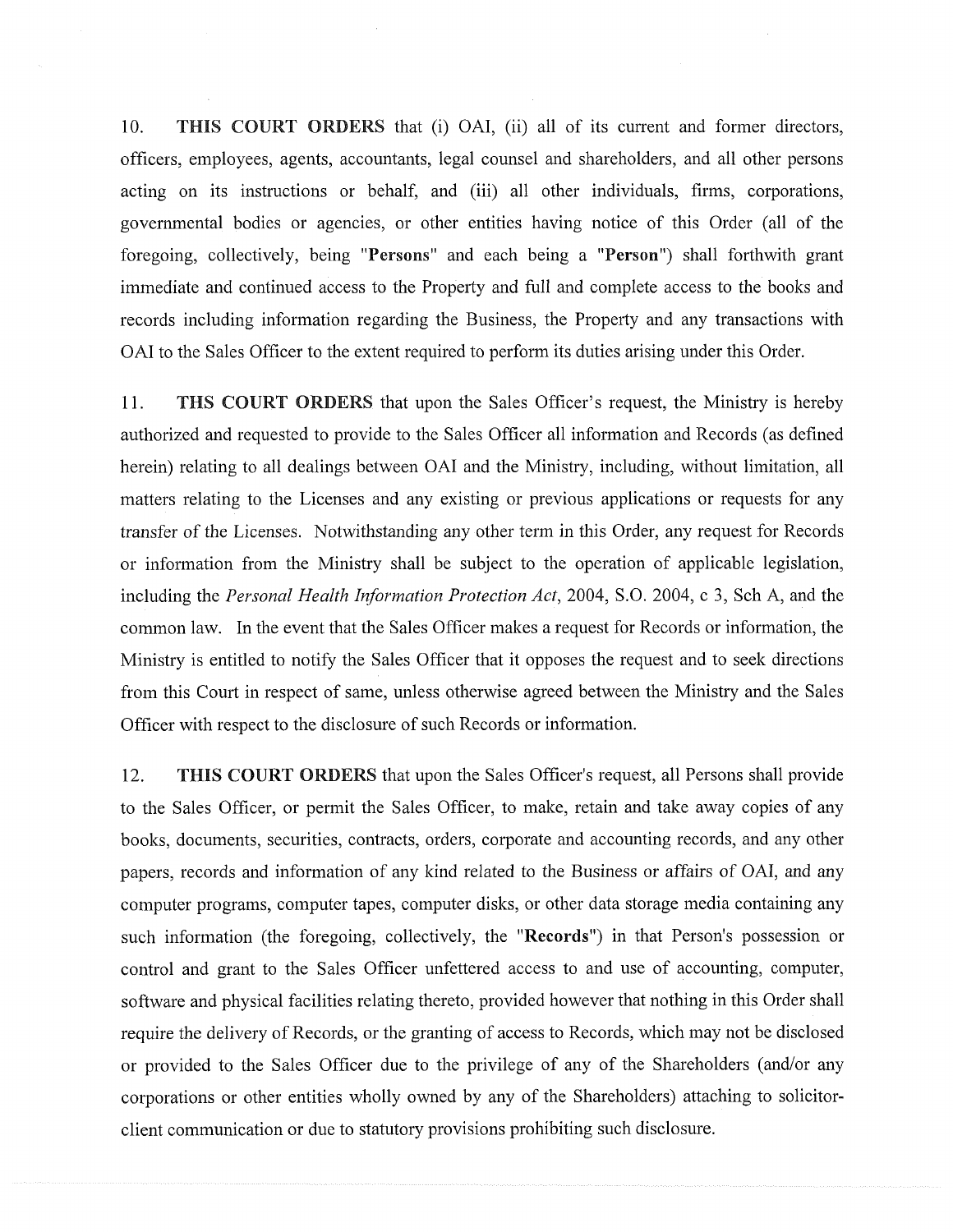13. **THIS COURT ORDERS** that if any Records are stored or otherwise contained on a computer or other electronic system of information storage, whether by independent service provider or otherwise, all Persons in possession or control of such Records shall, upon request by the Sales Officer, forthwith give unfettered access to the Sales Officer for the purpose of allowing the Sales Officer to recover and fully copy all of the information contained therein whether by way of printing the information onto paper or making copies of computer disks or such other manner of retrieving and copying the information as the Sales Officer in its discretion deems expedient, and shall not alter, erase or destroy any Records without the prior written consent of the Sales Officer. Further, for the purposes of this paragraph, all Persons shall provide the Sales Officer with all such assistance in gaining immediate access to the information in the Records as the Sales Officer may in its discretion require including providing the Sales Officer with instructions on the use of any computer or other system and providing the Sales Officer with any and all access codes, account names and account numbers that may be required to gain access to the information.

14. **THIS COURT ORDERS** that the Sales Officer and its designates shall be entitled to enter any premises occupied by OAI for the purposes of exercising the Sales Officer's powers under this Order provided the Sales Officer provides at least 24 hours advance notice to any affected party.

#### **NO PROCEEDINGS AGAINST THE SALES OFFICER**

15. **THIS COURT ORDERS** that no proceeding or enforcement process in any court or tribunal (each, a **"Proceeding"),** shall be commenced or continued against the Sales Officer except with the written consent of the Sales Officer, as applicable, or with leave of this Court.

#### **NO EXERCISE OF RIGHTS OR REMEDIES**

16. **THIS COURT ORDERS** that no proceedings against or in respect of OAI or the Property shall be commenced or continued except with the written consent of the Sales Officer or with leave of this Court and any and all proceedings currently underway against or in respect of any of OAI or the Property are hereby stayed and suspended pending further Order of this Court. Notwithstanding the foregoing, nothing in this order affects a regulatory body's investigation in respect of OAI or an action, suit, or proceeding that is taken in respect of OAI by or before the regulatory body.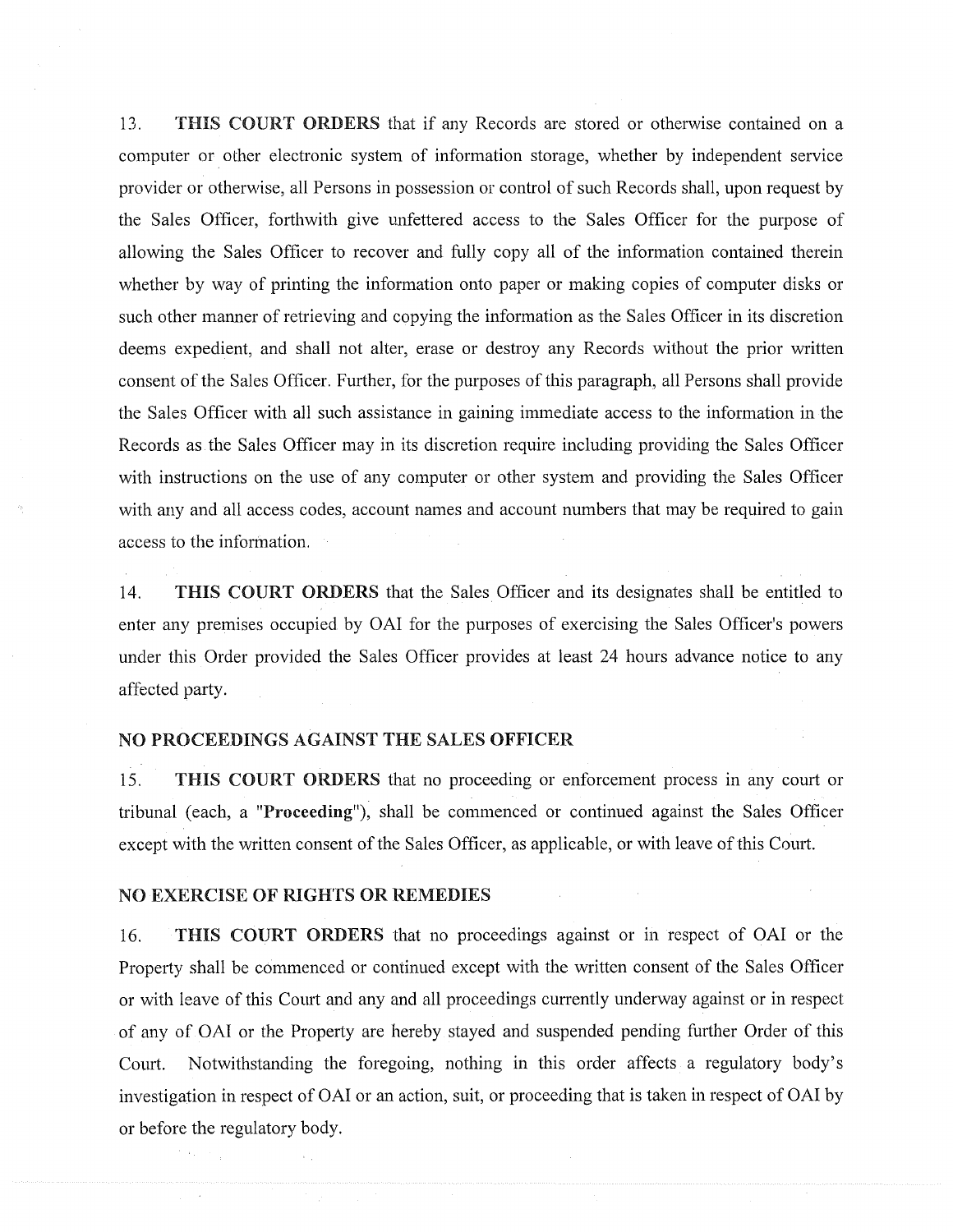17. **THIS COURT ORDERS** that all rights and remedies against OAI or affecting the Property are hereby stayed and suspended except with the written consent of the Sales Officer or leave of this Court, provided however that this stay and suspension does not apply in respect of any "eligible financial contract" as defined in the BIA, and further provided that nothing in this paragraph shall (i) empower OAI to carry on any business which OAI was not lawfully entitled to carry on; (ii) exempt OAI from compliance with statutory or regulatory provisions relating to health, safety or the environment, (iii) prevent the filing of any registration to preserve or perfect a security interest; (iv) prevent the registration of a claim for lien, or (v) affect a regulatory body's investigation in respect of OAI or an action, suit, or proceeding that is taken in respect of OAI by or before the regulatory body.

#### **FUNDING OF THE SALE PROCESS**

18. **THIS COURT ORDERS** that OAI, subject to the consent of the Sales Officer, shall be at liberty and is hereby empowered to borrow, from TD Bank or ECN, by way of a revolving line credit or otherwise, such monies from time to time as it may consider necessary or desirable for the funding of the Business of OAI and for the funding of the Sale Process, in addition to the existing credit facilities provided by TD Bank and ECN, provided that any excess from the existing limits of borrowing available to OAI from either TD Bank or ECN does not exceed \$500,000 (or such greater amount as this Court may by further Order authorize) at any time, at such rate or rates of interest as it deems advisable for such period or periods of time as it may arrange, for the purpose of funding the Business of OAI through the completion of the Sale Process. The whole of the Property shall be and is hereby charged by way of a fixed and specific charge (the **"Sale Process Borrowings Charge")** as security for the payment of the monies borrowed, together with interest in charges thereon, in priority to all other security interests, trusts, liens, charges and encumbrances, statutory or otherwise, in favour of any person, but subordinate in priority to the Sales Officer's Charge.

19. **THIS COURT ORDERS** that the Sale Process Borrowings Charge issued in connection

20. **THIS COURT ORDERS** that OAI is authorized to issue certificates substantially in the form annexed as Schedule "B" hereto (the **"Borrowings Certificates")** for any amount borrowed by or pursuant to this Order.

with OAI's borrowings under this Order shall not be enforced without leave of this Court.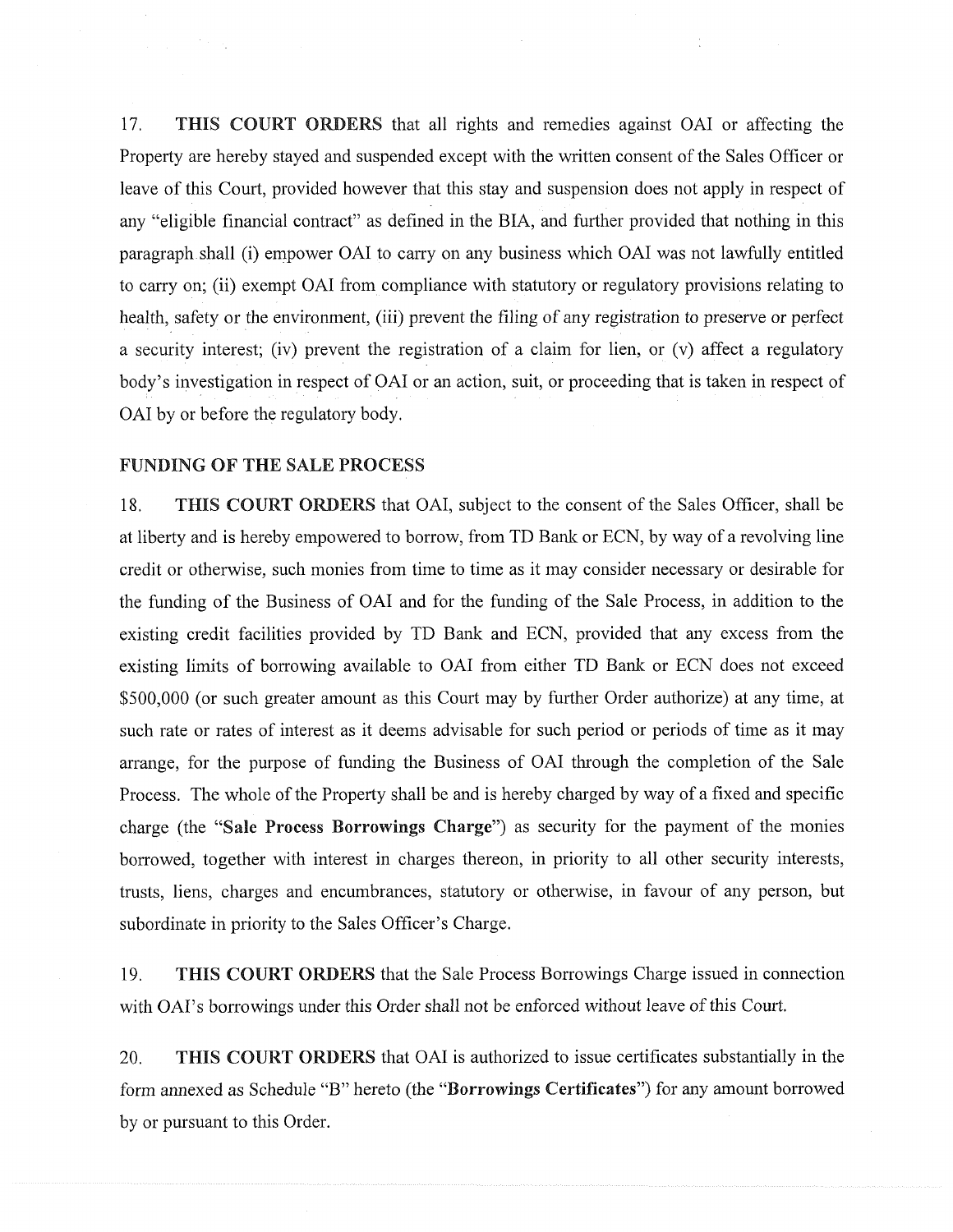21. **THIS COURT ORDERS** that the monies from time to time borrowed by OAI through the Borrowings Certificates pursuant to this Order or any further Order ofthis Court and any and all Borrowings Certificates evidencing the same or any part thereof shall rank on a *pari passu* basis, unless otherwise agreed by the holders of any prior issued Borrowings Certificates.

#### **PAYMENTS TO SHAREHOLDERS**

22. **THIS COURT ORDERS** that OAI shall not make any payments on account of shareholder loans or advance loans to any of the Shareholders, any corporation or entity associated with any of the Shareholders, or any related third parties until such time as the indebtedness of OAI to TD Bank and to ECN have been paid in full. Nothing in this provision shall prohibit payment to a shareholder for professional services rendered in accordance with usual and customary rates and terms.

#### **SALES OFFICER TO DISTRIBUTE FUNDS**

23. **THIS COURT ORDERS** that all funds, monies, cheques, instruments, and other forms of payments received or collected by the Sales Officer in connection with the Sale Process from one or more sales of the Property and after the making of this Order, shall be paid or distributed by the Sales Officer to TD Bank and ECN in accordance with their respective agreements and priorities, including pursuant to any inter-creditor or priority agreements as exist between them, subject to a formal distribution order.

# **PIPEDA**

24. **THIS COURT ORDERS** that, pursuant to clause 7(3)(c) of the Canada Personal Information Protection and Electronic Documents Act, the Sales Officer shall disclose personal information of identifiable individuals to prospective purchasers or bidders for the Property and to their advisors, but only to the extent desirable or required to negotiate and attempt to complete one or more sales of the Property (each, a "Sale"). Each prospective purchaser or bidder to whom such personal information is disclosed shall maintain and protect the privacy of such information and limit the use of such information to its evaluation of the Sale, and if it does not complete a Sale, shall return all such information to the Sales Officer, or in the alternative destroy all such information. The purchaser of any Property shall be entitled to continue to use the personal information provided to it, and related to the Property purchased, in a manner which is in all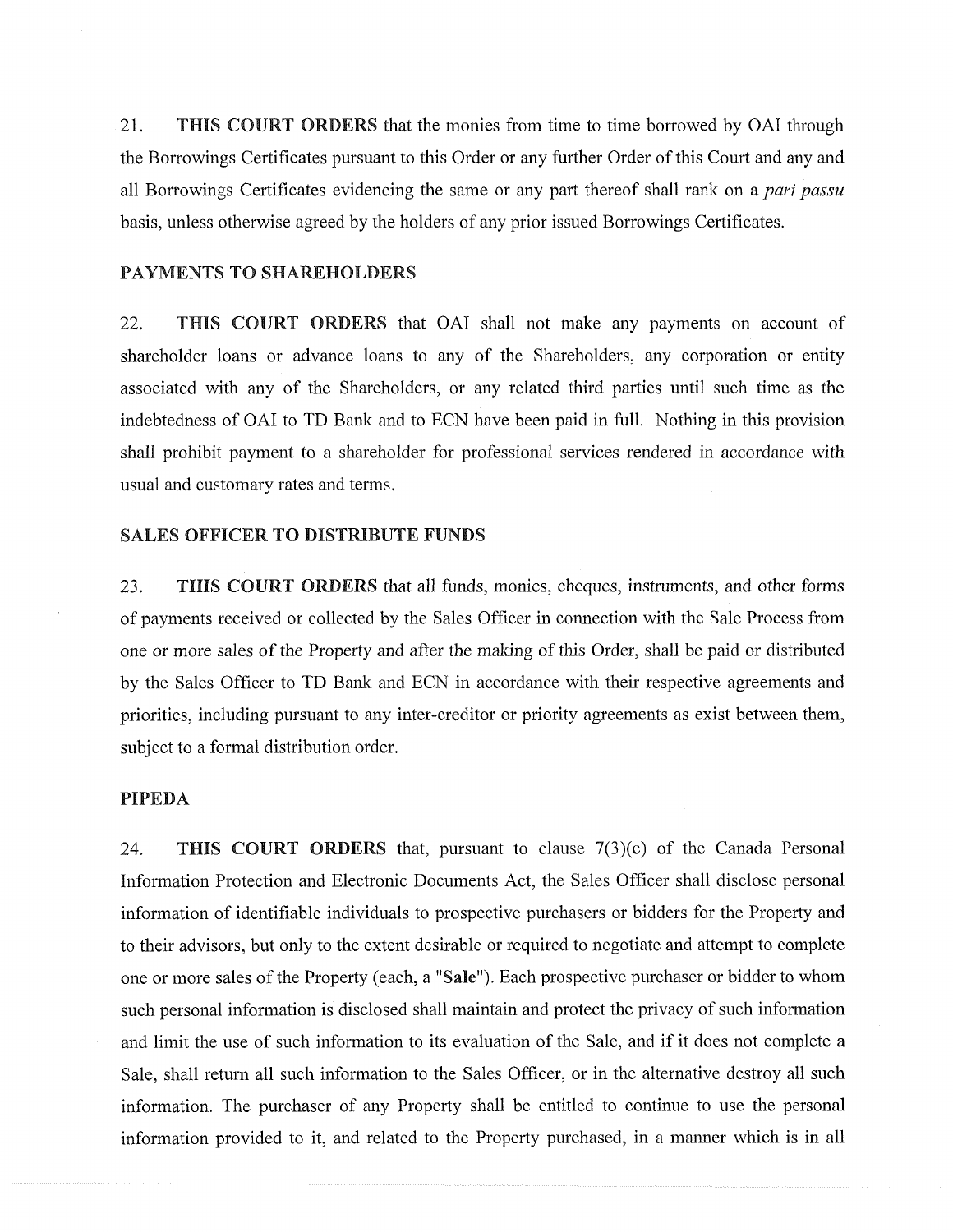material respects identical to the prior use of such information by OAI and shall return all other personal information to the Sales Officer or ensure that all other personal information is destroyed.

#### **LIMITATION ON THE** SALES **OFFICER'S LIABILITY**

25. **THIS COURT ORDERS** that the Sales Officer, its officers, directors, employees and agents, shall incur no liability or obligation as a result of its appointment or carrying out the provisions of this Order, save and except for any gross negligence or wilful misconduct on its part. The Sales Officer is an officer of the Court and not a director, officer, agent or employee of OAI and the Sales Officer shall be entitled to all of the protections afforded an officer of the Court pursuant to the terms of this Order, and any applicable legislation, at common law or otherwise.

#### **SALES OFFICER ACCOUNTS AND CHARGES**

26. **THIS COURT ORDERS** that the Sales Officer and counsel to the Sales Officer shall be paid their reasonable fees and disbursements by OAI, in each case at their standard rates and charges unless otherwise ordered by the Court on the passing of accounts (the **"Sales Officer Fees"),** and that the Sales Officer and counsel to the Sales Officer shall be entitled to and are hereby granted a charge (the **"Sales Officer's Charge")** on the Property, as security for such fees and disbursements, both before and after the making this Order in respect of these proceedings, and that the Sales Officer's Charge shall form a first charge upon the Property and the proceeds thereof in priority to all security interests, trusts, liens, charges and encumbrances, statutory or otherwise, in favour of any Person, to a maximum of \$500,000. In the event the Sales Officer Fees are in an amount greater than the Sales Officer's Charge, such amount shall form part of the Advisory Charges (as defined herein).

27. **THIS COURT ORDERS** that KPMG Corporate Finance Inc., Blake, Cassels & Graydon LLP and Sales Officer (if applicable) shall be entitled to and hereby granted a charge, on a *pari passu* basis, on the Property (the **"Advisory** Charge"), as security for such fees and disbursements relating to the solicitation process for the sale of Property, incurred by OAI prior to the making of this Order. The Advisory Charge shall form a third charge upon the Property and the proceeds thereof in priority to all security interests, trusts, liens, charges and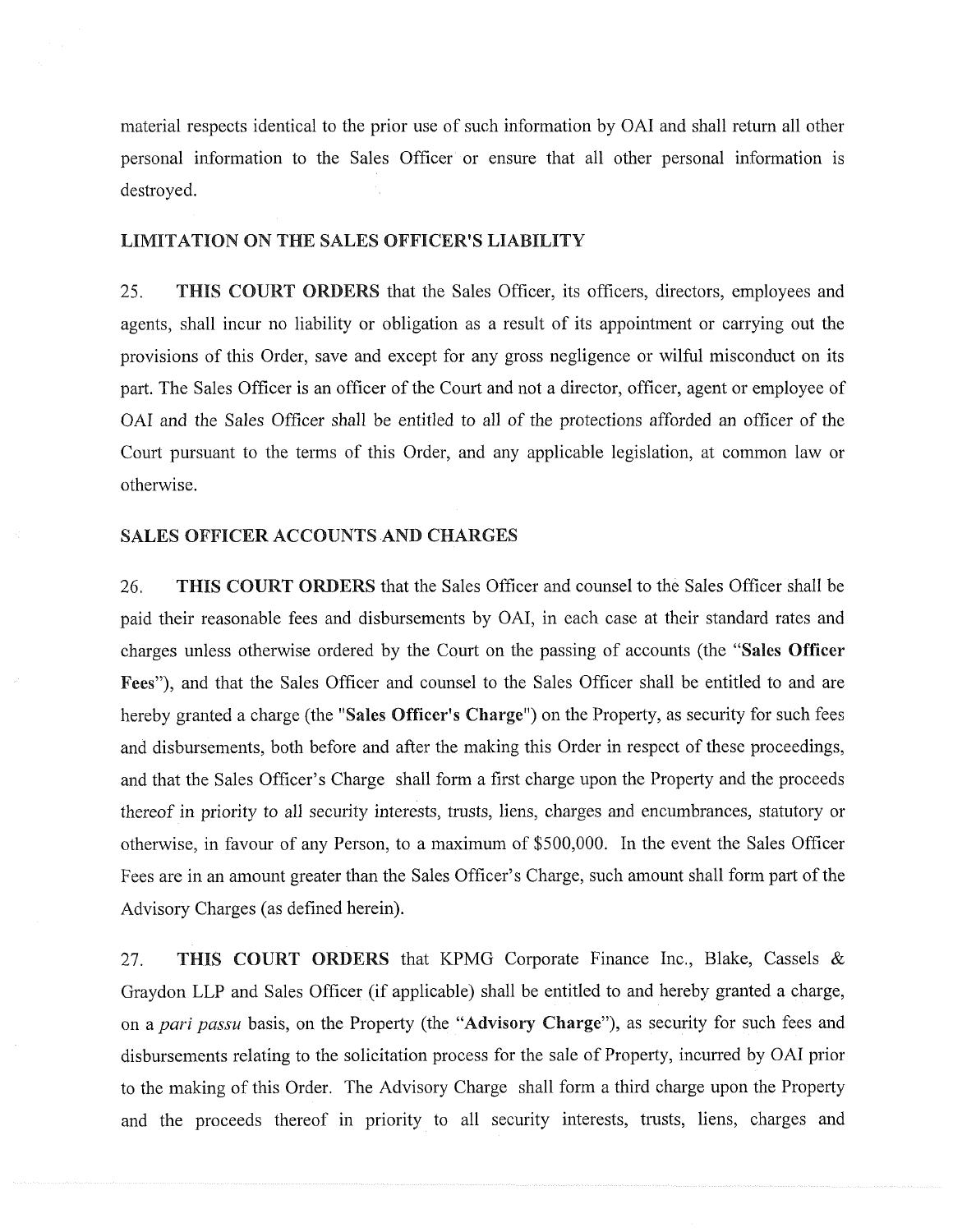encumbrances, statutory or otherwise, but subsequent and subordinate to the Sale Process Borrowings Charge, the Sales Officer's Charge and the security interests of TD Bank and ECN.

**28. THIS COURT ORDERS** that the Sales Officer and counsel to the Sales Officer shall pass their accounts from time to time before this Court.

#### **GENERAL**

#### **SERVICE AND NOTICE**

29. **THIS COURT ORDERS** that the E-Service Protocol of the Commercial List (the **"Protocol")** is approved and adopted by reference herein and, in this proceeding, the service of documents made in accordance with the Protocol (which can be found on the Commercial List website at [http://www.ontariocourts.ca/sci/practice/practice-directions/toronto/e-service](http://www.ontariocourts.ca/sci/practice/practice-directions/toronto/e-service-protocol/)[protocol/\)](http://www.ontariocourts.ca/sci/practice/practice-directions/toronto/e-service-protocol/) shall be valid and effective service. Subject to Rule 17.05 this Order shall constitute an order for substituted service pursuant to Rule 16.04 of the *Rules of Civil Procedure*. Subject to Rule 3.01(d) of the *Rules of Civil Procedure* and paragraph 21 of the Protocol, service of documents in accordance with the Protocol will be effective on transmission.

30. **THIS COURT ORDERS** that if the service or distribution of documents in accordance with the Protocol is not practicable, the Sales Officer, OAI or the Applicant is at liberty to serve or distribute this Order, any other materials and orders in these proceedings, any notices or other correspondence, by forwarding true copies thereof by prepaid ordinary mail, courier, personal delivery or facsimile transmission to any of OAI's stakeholders at their respective addresses as last shown on the records of OAI and that any such service or distribution by courier, personal delivery or facsimile transmission shall be deemed to be received on the next business day following the date of forwarding thereof, or if sent by ordinary mail, on the third business day after mailing.

31**. THIS COURT ORDERS** that the Sales Officer may from time to time apply to this Court for advice and directions in the discharge of its powers and duties hereunder.

**32. THIS COURT HEREBY REQUESTS** the aid and recognition of any court, tribunal, regulatory or administrative body having jurisdiction in Ontario to give effect to this Order and to assist the Sales Officer and its agents in carrying out the terms of this Order. All courts, tribunals, regulatory and administrative bodies are hereby respectfully requested to make such orders and to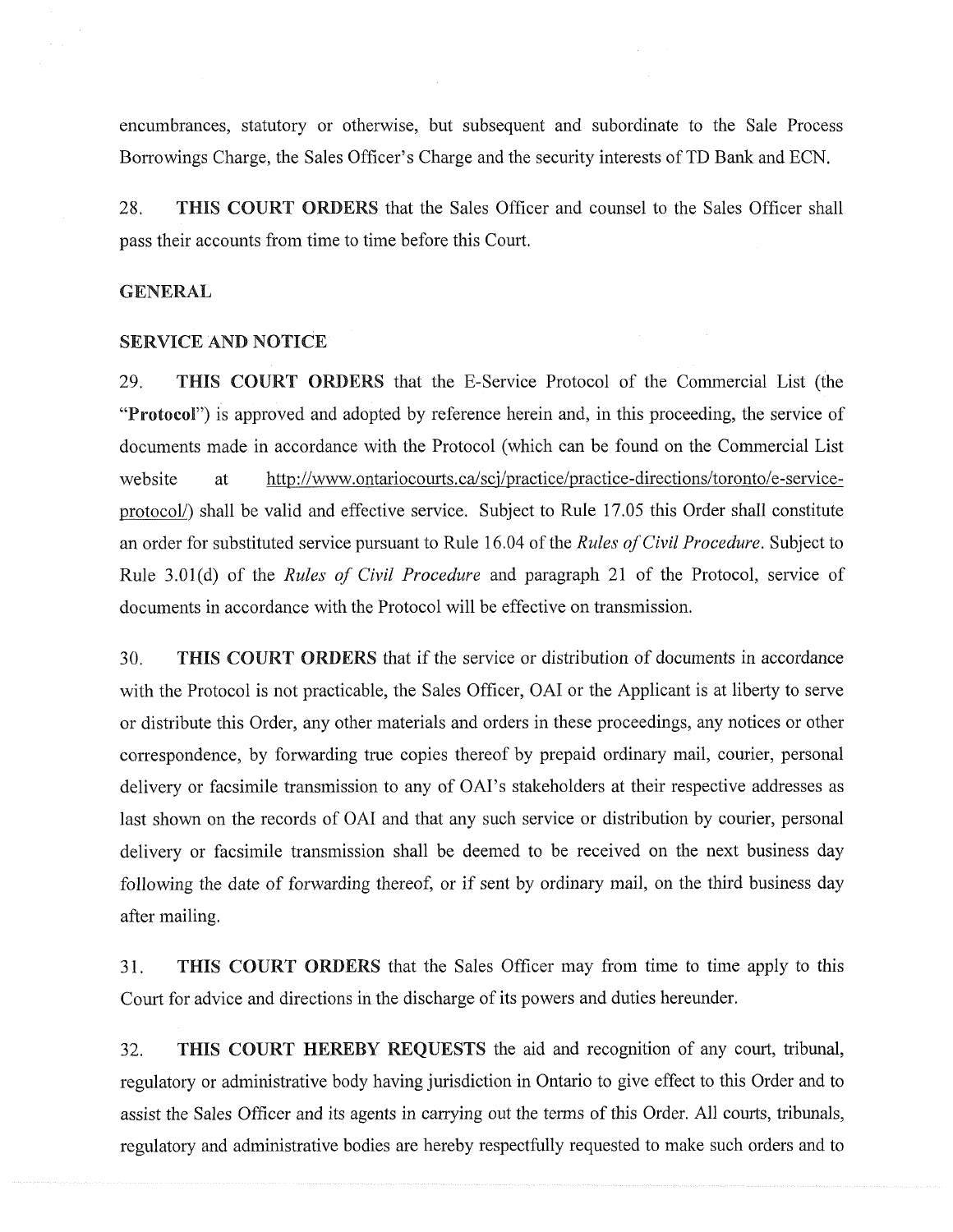provide such assistance to the Sales Officer, as an officer of this Court, as may be necessary or desirable to give effect to this Order or to assist the Sales Officer and its agents in carrying out the terms of this Order.

33. **THIS COURT ORDERS** that the Sales Officer be at liberty and is hereby authorized and empowered to apply to any court, tribunal, regulatory or administrative body, wherever located, for the recognition of this Order and for assistance in carrying out the terms of this Order, and that the Sales Officer is authorized and empowered to act as a representative in respect of the within proceedings for the purpose of having these proceedings recognized in a jurisdiction outside Canada.

34. **THIS COURT ORDERS** that any interested party may apply to this Court to vary or amend this Order on not less than seven (7) days' notice to the Sales Officer and to any other party likely to be affected by the order sought or upon such other notice, if any, as this Court may order.

 $\sim 100$ 

ENTERED AT / INSCRIT A TORONTO ON/BOOK NO: LE / DANS LE REGISTRE NO:

**AUG 2 9 2018**

PER/PAR: AM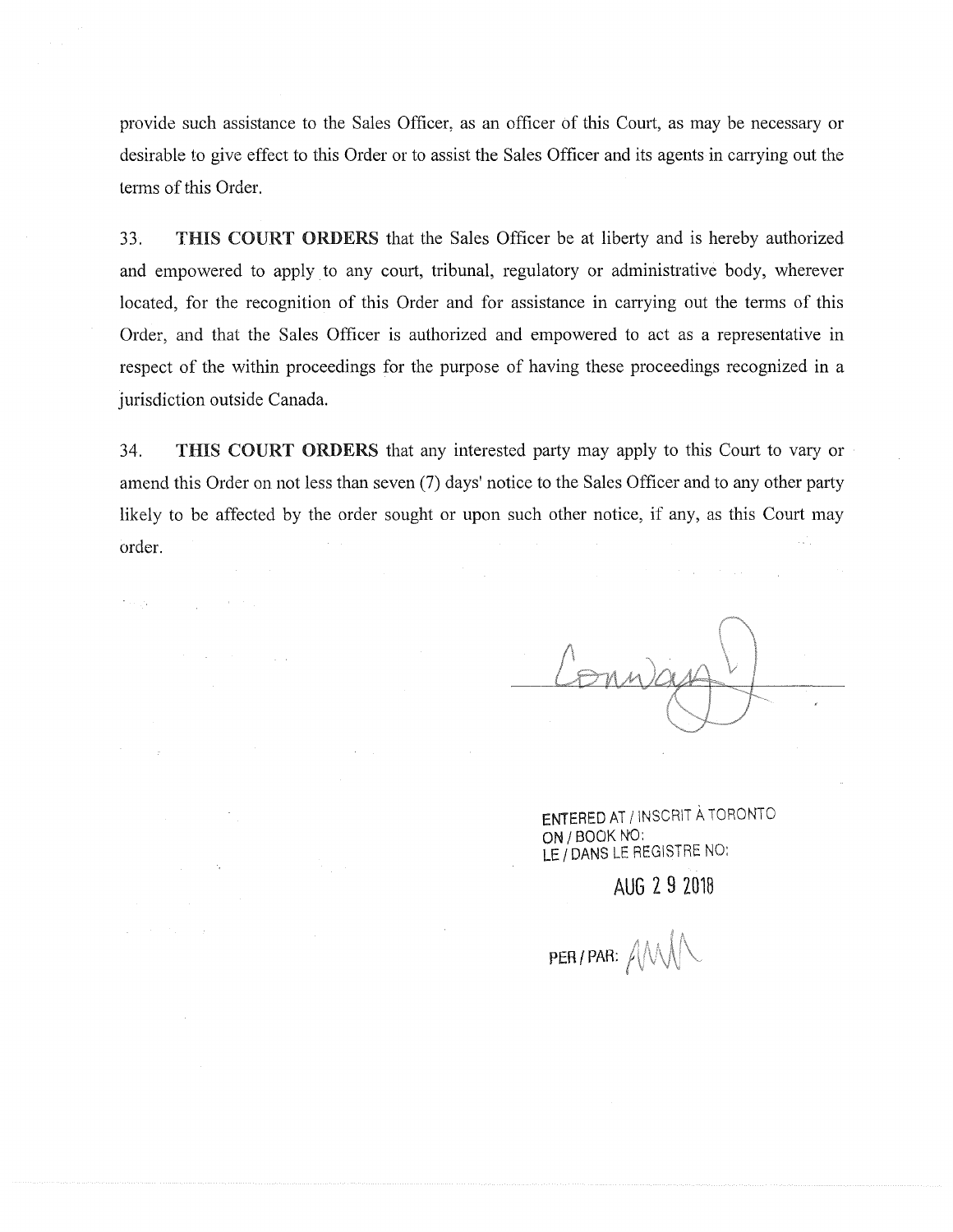# **Schedule "A" Oxford Advanced Imaging Inc. Sale Process — Steps and Timelines**

|    | <b>Steps</b>                                                                                                                                                      | <b>Timelines</b>                                                                                                                     |
|----|-------------------------------------------------------------------------------------------------------------------------------------------------------------------|--------------------------------------------------------------------------------------------------------------------------------------|
| 1. | Preparation of Marketing Materials<br>developing a list of potential strategic and<br>financial targets in consultation with TD<br>Bank, ECN and the shareholders | 1 week from date of this Order                                                                                                       |
|    | • a Sales Teaser                                                                                                                                                  |                                                                                                                                      |
|    | • a Confidential Information Memorandum<br>(CIM)                                                                                                                  |                                                                                                                                      |
|    | • preparation of financial forecasts by clinic                                                                                                                    |                                                                                                                                      |
|    | • setting up an electronic "Data Room"                                                                                                                            |                                                                                                                                      |
| 2. | Marketing                                                                                                                                                         | 3 weeks from date of this Order                                                                                                      |
|    | the<br>$\epsilon$ distributing<br>teaser and<br><b>CIM</b><br>(to<br>qualified parties who have signed an NDA)                                                    |                                                                                                                                      |
|    | • providing access to the Data Room                                                                                                                               |                                                                                                                                      |
|    | inquiries from<br>responding to<br>interested<br>parties                                                                                                          |                                                                                                                                      |
|    | • Provision of draft APA                                                                                                                                          |                                                                                                                                      |
| 3. | a markup to the draft form of APA provided                                                                                                                        | Deadline for receipt of offer(s) in the form of $ 4-5 $ weeks from date of this Order in the sole<br>discretion of the Sales Officer |
| 4. | Review and negotiation of offer(s)                                                                                                                                | 6-7 weeks from date of this Order in the sole<br>discretion of the Sales Officer                                                     |
| 5. | Choose successful bidder                                                                                                                                          | 6-8 weeks from date of this Order in the sole<br>discretion of the Sales Officer                                                     |
| 6. | Motion to approve sale(s)                                                                                                                                         | As soon as possible following selection of<br>successful bidder                                                                      |

# **NOTES**

1. Preparation of marketing materials is subject to available and adequate information being provided to the Sales Officer.

2. Timelines are subject to change at the discretion of the Sales Officer.

3. The Sales Officer reserves the right to accept offer(s) subject to Court approval at any time.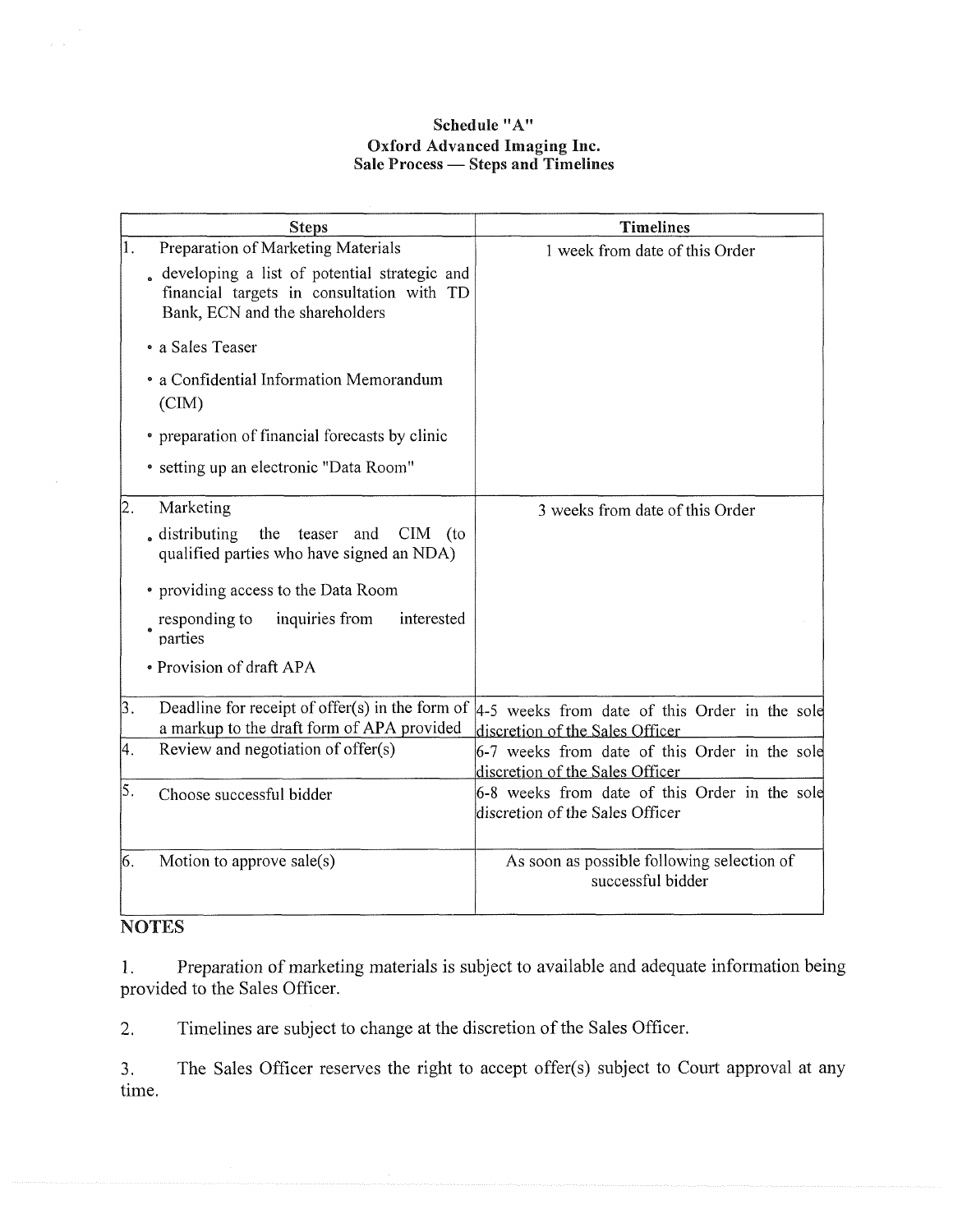#### **SCHEDULE"B"**

#### **BORROWING CERTIFICATE**

| <b>CERTIFICATE NO.</b> |  |
|------------------------|--|
|                        |  |

**AMOUNT \$\_\_\_\_\_\_\_\_\_\_\_\_\_\_\_\_\_\_\_\_\_\_**

1. **THIS IS TO CERTIFY** that Oxford Advanced Imaging Inc. ("OAF), pursuant to an Order of the Ontario Superior Court of Justice (Commercial List) (the **"Court")** dated the 29th day of August, 2018 (the **"Order")** made in an application having Court file number CV-18- 603360-00CL, has received from the holder of this certificate (the **"Lender")** the principal sum of \$ heing part of the total principal sum of \$ which the OAI is authorized to borrow under and pursuant to the Order.

2. The principal sum evidenced by this certificate is payable on demand by the Lender with interest thereon calculated and compounded [daily][monthly not in advance on the \_\_\_\_\_\_ day of each month] after the date hereof at a notional rate per annum equal to the rate of\_\_\_\_\_\_per cent above the prime commercial lending rate of Bank of \_\_\_\_\_\_\_\_\_\_\_\_\_\_\_\_ from time to time.

3. Such principal sum with interest thereon is, by the terms of the Order, together with the principal sums and interest thereon of all other certificates issued by OAI pursuant to the Order or to any further order of the Court, a charge upon the whole of the Property, in priority to the security interests of any other person, but subject to the priority of the charges set out in the Order and in the *Bankruptcy and Insolvency Act,* and the right of the Sales Officer to indemnify itself out of such Property in respect of its remuneration and expenses.

4. All sums payable in respect of principal and interest under this certificate are payable at the main office of the Lender at Toronto, Ontario.

5. Until all liability in respect of this certificate has been terminated, no certificates creating charges ranking or purporting to rank in priority to this certificate shall be issued by OAI to any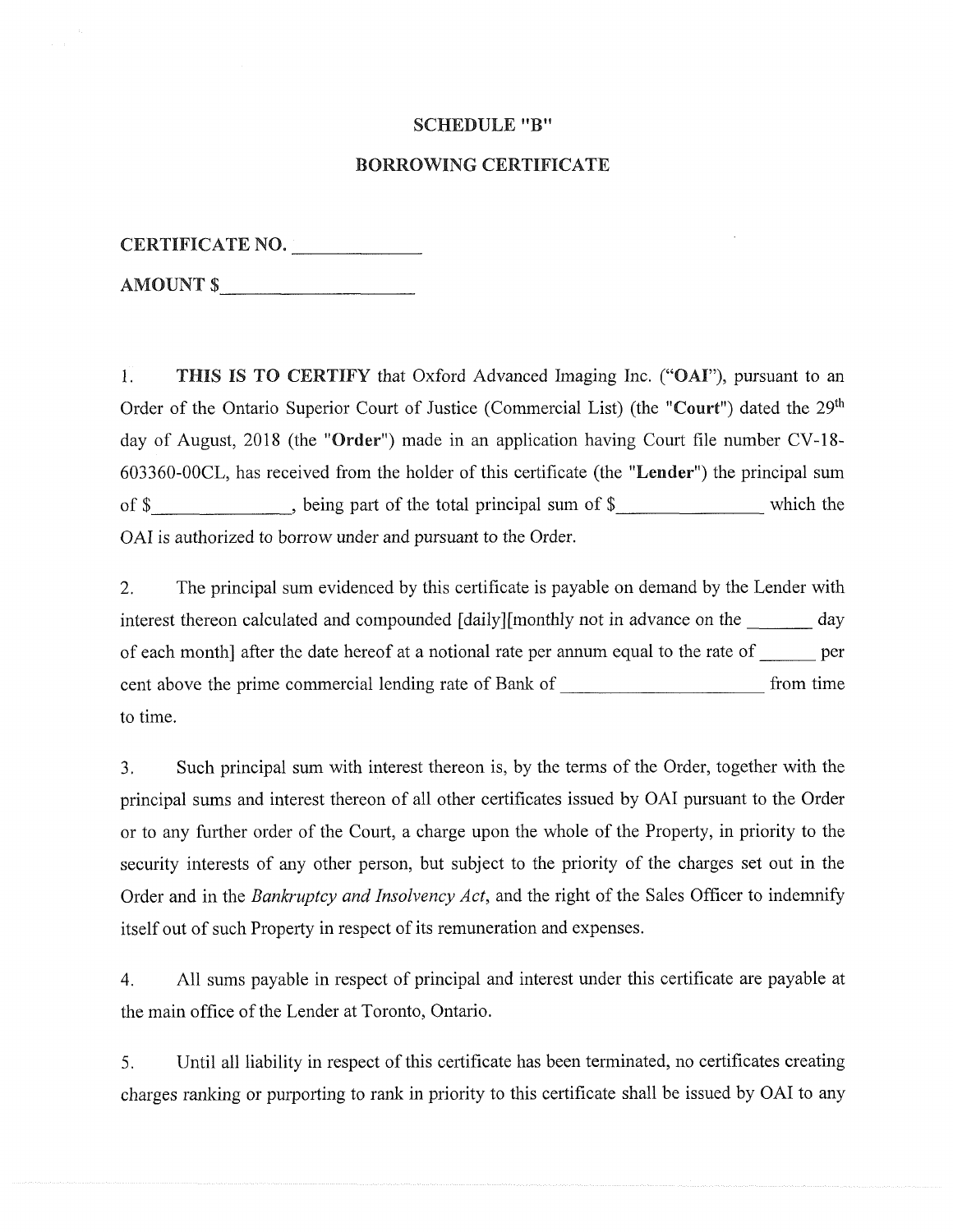person other than the holder of this certificate without the prior written consent of the holder of this certificate.

DATED the  $\_\_\_\$  day of  $\_\_\_\_\_\$ 

# **OXFORD ADVANCED IMAGING INC.**

Per:

Name: Title: